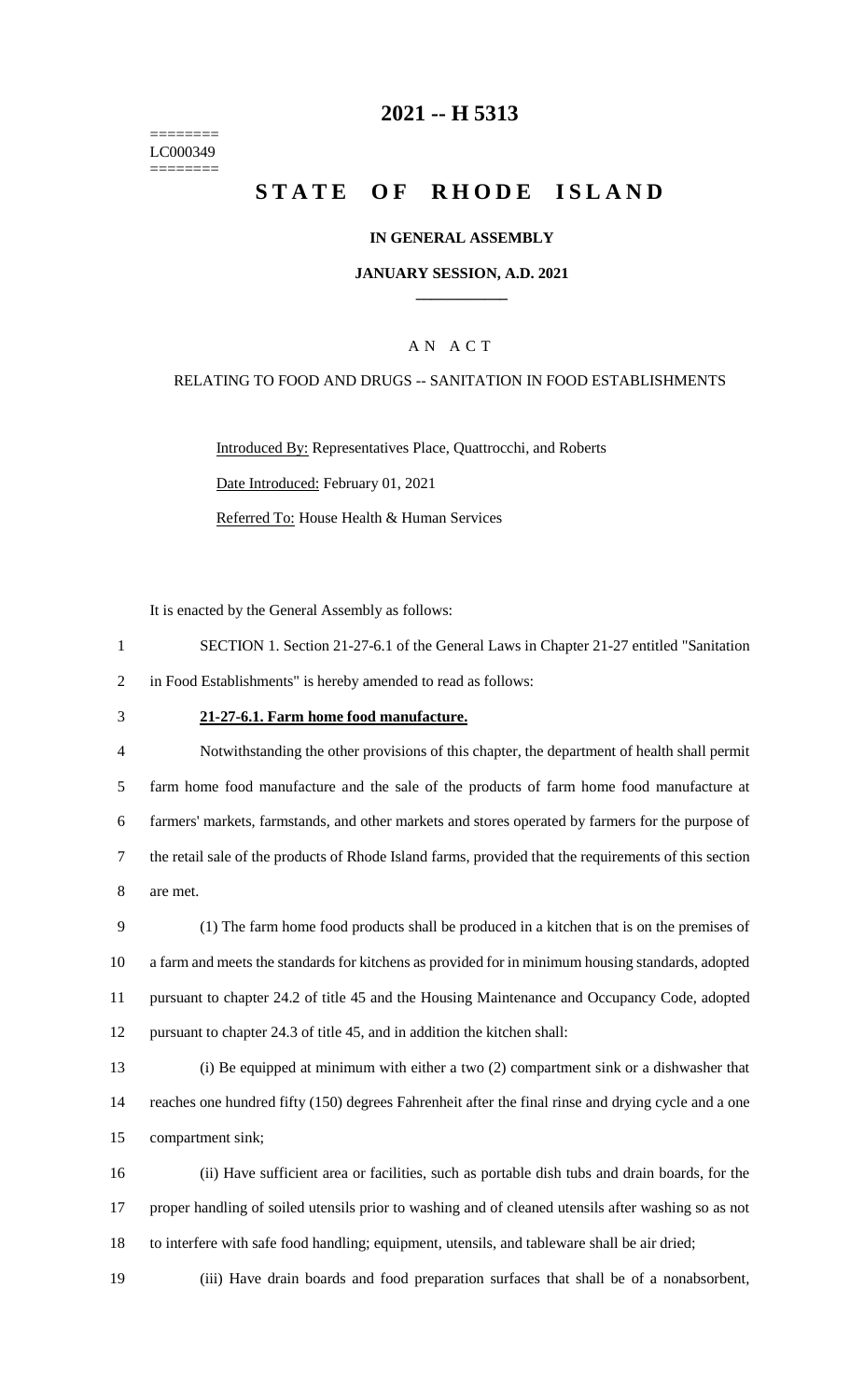| $\mathbf{1}$   | corrosion resistant material such as stainless steel, formica or other chip resistant, nonpitted surface; |
|----------------|-----------------------------------------------------------------------------------------------------------|
| $\overline{2}$ | (iv) Have self-closing doors for bathrooms that open directly into the kitchen;                           |
| 3              | (v) If farm is on private water supply it must be tested once per year.                                   |
| $\overline{4}$ | (2) The farm home food products are prepared and produced ready for sale under the                        |
| 5              | following conditions:                                                                                     |
| 6              | (i) Pets are kept out of food preparation and food storage areas at all times;                            |
| $\tau$         | (ii) Cooking facilities shall not be used for domestic food purposes while farm home food                 |
| $8\,$          | products are being prepared;                                                                              |
| 9              | (iii) Garbage is placed and stored in impervious covered receptacles before it is removed                 |
| 10             | from the kitchen, which removal shall be at least once each day that the kitchen is used for farm         |
| 11             | home food manufacture;                                                                                    |
| 12             | (iv) Any laundry facilities which may be in the kitchen shall not be used during farm home                |
| 13             | food manufacture;                                                                                         |
| 14             | (v) Recipe(s) for each farm home food product with all the ingredients and quantities listed,             |
| 15             | and processing times and procedures, are maintained in the kitchen for review and inspection;             |
| 16             | (vi) List ingredients on product;                                                                         |
| 17             | (vii) Label with farm name, address and telephone number.                                                 |
| 18             | (3) Farm home food manufacture shall be limited to the production of nonpotentially                       |
| 19             | hazardous food and foods that do not require refrigeration, including:                                    |
| 20             | (i) Jams, jellies, preserves and acid foods, such as vinegars, pickles and relish, that are               |
| 21             | prepared using fruits, vegetables and/or herbs that have been grown locally;                              |
| 22             | (ii) Double crust pies that are made with fruit grown locally;                                            |
| 23             | (iii) Yeast breads;                                                                                       |
| 24             | (iv) Maple syrup from the sap of trees on the farm or of trees within a twenty (20) mile                  |
| 25             | radius of the farm;                                                                                       |
| 26             | (v) Candies and fudges;                                                                                   |
| 27             | (vi) Dried herbs and spices.                                                                              |
| 28             | (4) Each farm home kitchen shall be registered with the department of health and shall                    |
| 29             | require a notarized affidavit of compliance, in any form that the department may require, from the        |
| 30             | owner of the farm that the requirements of this section have been met and the operation of the            |
| 31             | kitchen shall be in conformity with the requirements of this section. A certificate of registration       |
| 32             | shall be issued by the department upon the payment of a fee as set forth in $\S$ 23-1-54 and the          |
| 33             | submission of an affidavit of compliance. The certificate of registration shall be valid for one year     |
| 34             | after the date of issuance; provided, however, that the certificate may be revoked by the director at     |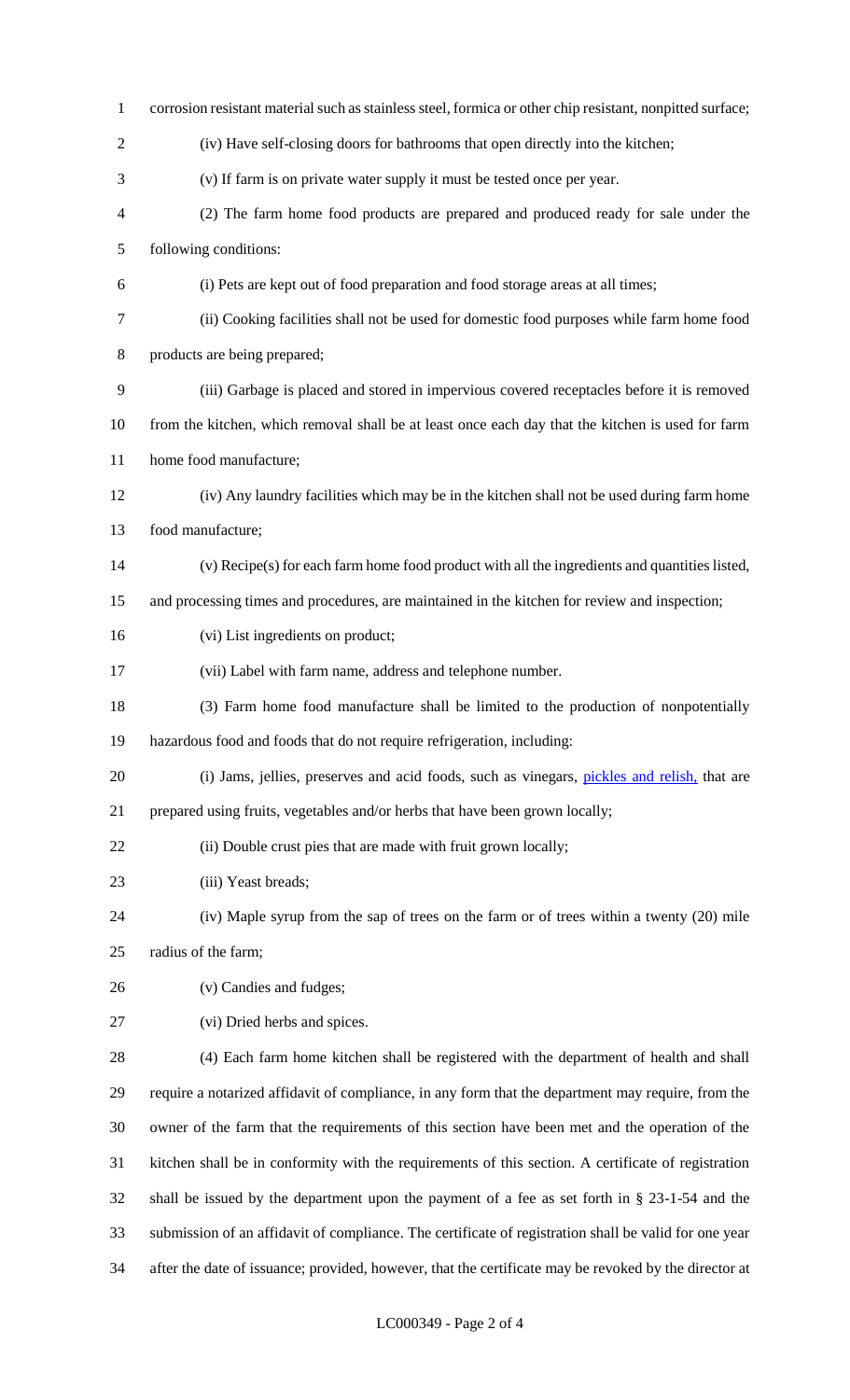any time for noncompliance with the requirements of the section. The certificate of registration, with a copy of the affidavit of compliance, shall be kept in the kitchen where the farm home food manufacture takes place. The director of health shall have the authority to develop and issue a standard form for the affidavit of compliance to be used by persons applying for a certificate of registration; the form shall impose no requirements or certifications beyond those set forth in this section and § 21-27-1(6). No certificates of registration shall be issued by the department prior to September 1, 2002.

 (5) Income from farm home food manufacture shall not be included in the calculation of farm income for the purposes of obtaining an exemption from the sales and use tax pursuant to § 44-18-30(32), nor shall any equipment, utensils, or supplies acquired for the purpose of creating or operating farm home food manufacture be exempt from the sales and use tax as provided for in § 44-18-30(32).

SECTION 2. This act shall take effect upon passage.

#### ======== LC000349 ========